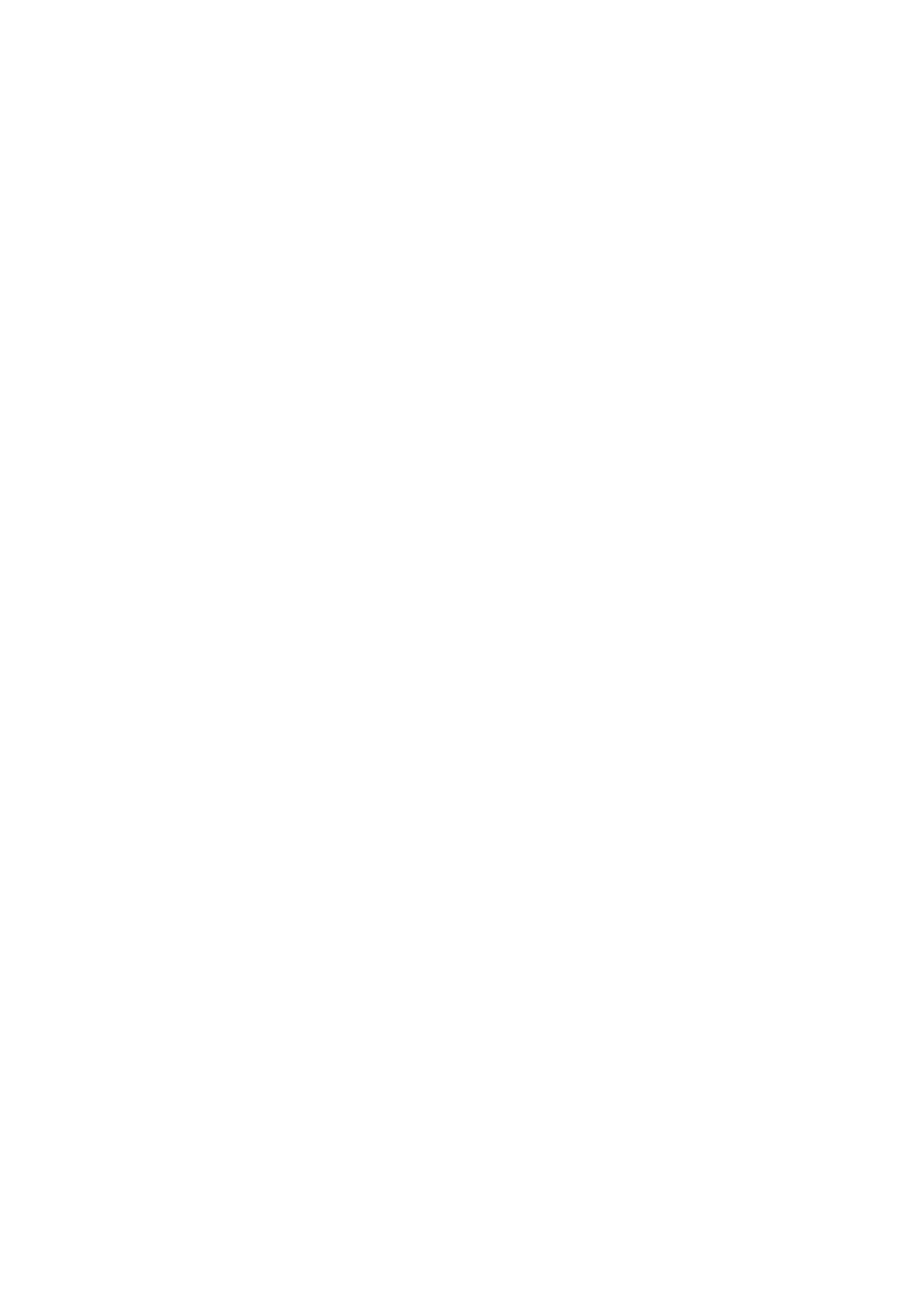*I certify that this public bill, which originated in the Legislative Assembly, has finally passed the Legislative Council and the Legislative Assembly of New South Wales.*

> *Clerk of the Legislative Assembly. Legislative Assembly, Sydney, , 2013*



New South Wales

# **Crimes (Sentencing Procedure) Amendment (Provisional Sentencing for Children) Bill 2013**

Act No , 2013

An Act to amend the *Crimes (Sentencing Procedure) Act 1999* to enable the provisional sentencing of children who are convicted of murder; and for related purposes.

*I have examined this bill and find it to correspond in all respects with the bill as finally passed by both Houses.*

*Assistant Speaker of the Legislative Assembly.*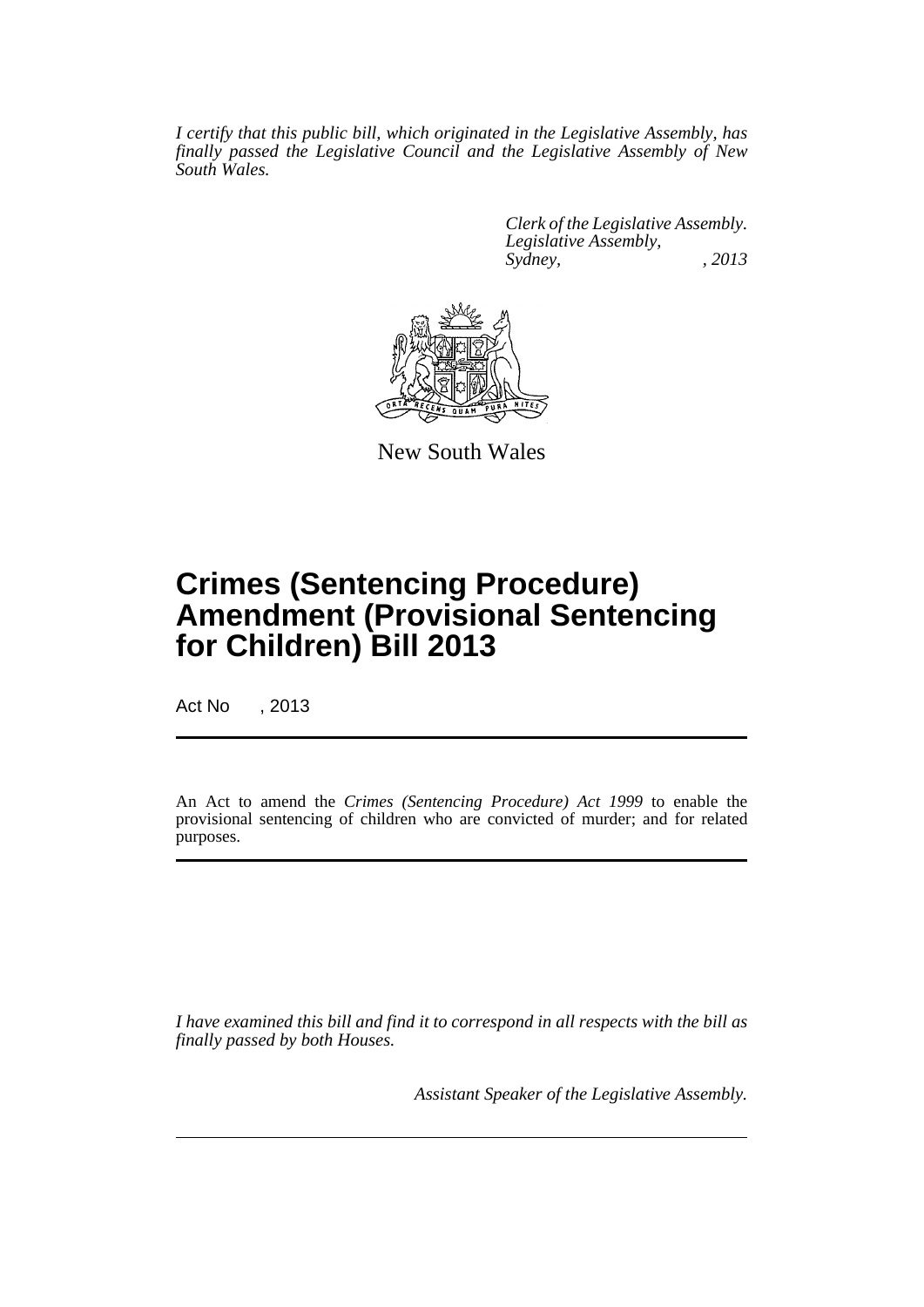#### <span id="page-3-0"></span>**The Legislature of New South Wales enacts:**

#### **1 Name of Act**

This Act is the *Crimes (Sentencing Procedure) Amendment (Provisional Sentencing for Children) Act 2013*.

## <span id="page-3-1"></span>**2 Commencement**

This Act commences on the date of assent to this Act.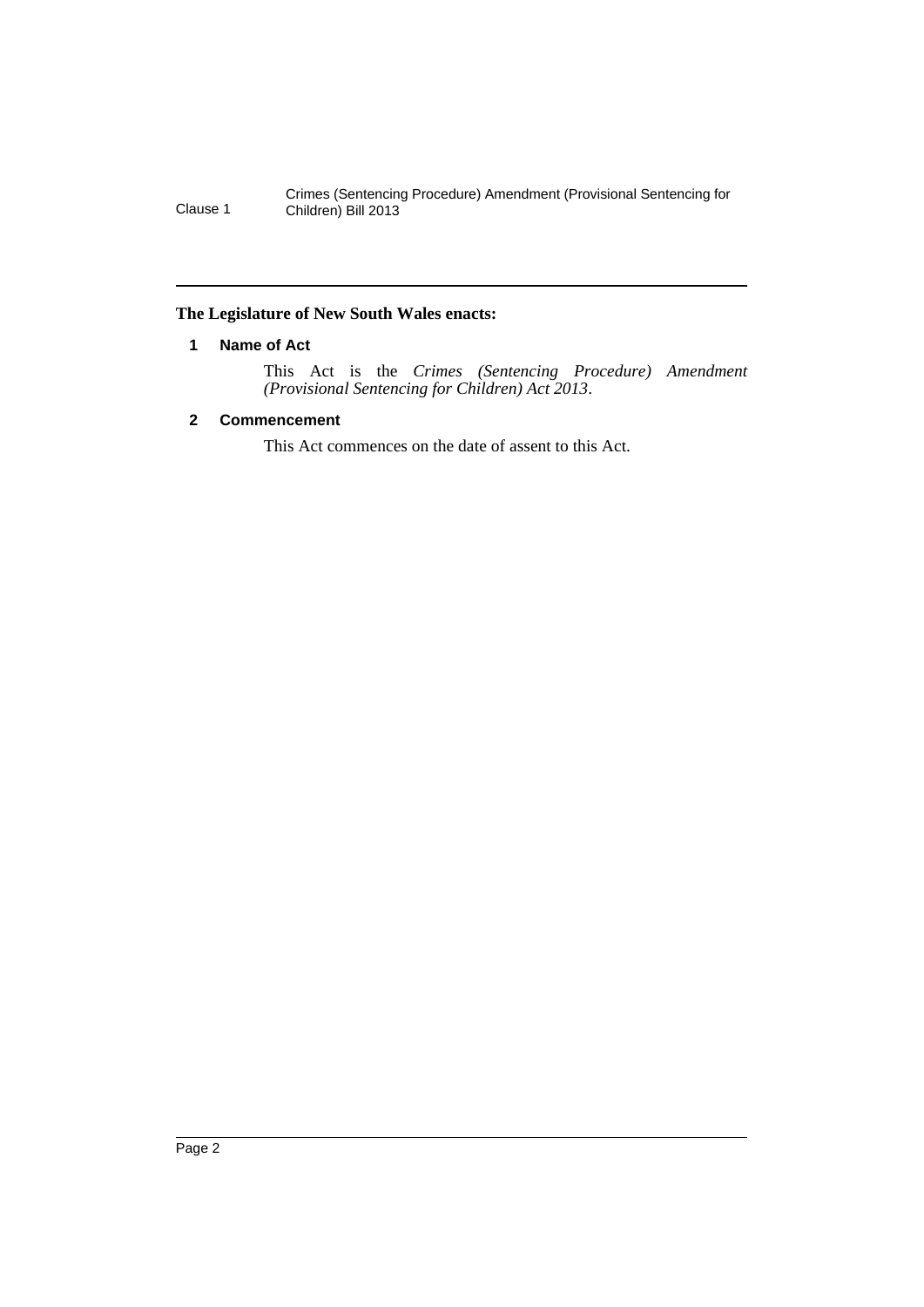Amendment of Crimes (Sentencing Procedure) Act 1999 No 92 Schedule 1

## <span id="page-4-0"></span>**Schedule 1 Amendment of Crimes (Sentencing Procedure) Act 1999 No 92**

#### **[1] Part 4, Division 2A**

Insert after Division 2:

## **Division 2A Provisional sentencing for child offenders**

## **60A Definitions**

In this Division:

*case plan* means a plan of management for an offender.

*final sentence* means a sentence imposed as a final sentence under this Division.

*ordinary sentence* means a sentence imposed otherwise than under the powers conferred by this Division.

*person responsible for the detention of the offender* means:

- (a) in the case of an offender detained or proposed to be detained in a detention centre—the Director-General of the Department of Attorney General and Justice, or
- (b) in the case of an offender detained or proposed to be detained in a mental health facility (within the meaning of the *Mental Health Act 2007*)—the Director-General of the Ministry of Health, or
- (c) in the case of an offender detained or proposed to be detained in a correctional centre—the Commissioner of Corrective Services or, if no person holds that position, the Director-General of the Department of Attorney General and Justice.

*progress review*—see section 60E.

*provisional sentence* means a sentence imposed as a provisional sentence under this Division.

#### **60B Power to impose provisional sentence**

- (1) A court that imposes a sentence on an offender for the offence of murder may impose a sentence for that offence as a provisional sentence if:
	- (a) the offender was less than 16 years of age when the offence was committed, and
	- (b) the offender is less than 18 years of age when the provisional sentence is imposed, and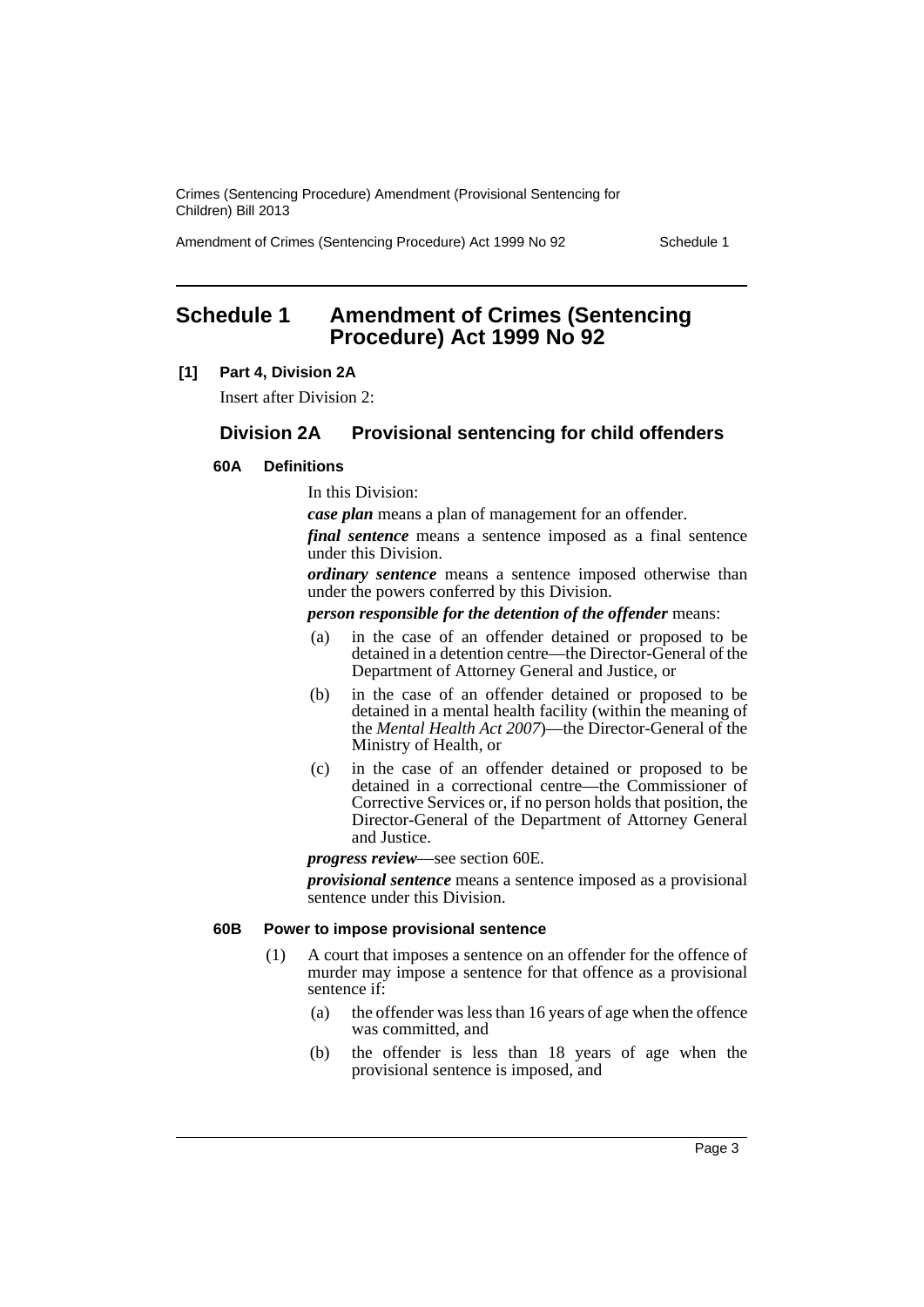Schedule 1 Amendment of Crimes (Sentencing Procedure) Act 1999 No 92

- (c) the sentence proposed to be imposed for the offence is or includes a term of imprisonment, and
- (d) the court is of the opinion that it is not appropriate to impose an ordinary sentence on the offender because the information presently available does not permit a satisfactory assessment of whether the offender has or is likely to develop a serious personality or psychiatric disorder, or a serious cognitive impairment, such that the court cannot satisfactorily assess either or both of the following matters:
	- (i) whether the offender is likely to re-offend,
	- (ii) the offender's prospects of rehabilitation.
- (2) A court may impose a sentence as a provisional sentence of its own motion or on application of a party to the proceedings.
- (3) A reference in this Division to a sentence for the offence of murder includes a reference to an aggregate sentence for the offence of murder and for one or more other offences.

#### **60C Case plan to be provided**

- (1) A court that is considering imposing a provisional sentence on an offender may request a person responsible for the detention of the offender to provide information on the case plan or proposed case plan for the offender.
- (2) The court may have regard to the case plan, in addition to any other relevant evidence provided by a party to the proceedings, in deciding whether or not it is appropriate to impose a provisional sentence.

#### **60D Effect of provisional sentence**

- (1) A provisional sentence is subject to review and redetermination under this Division.
- (2) The other Divisions of this Part apply in respect of a provisional sentence in the same way as they apply in respect of an ordinary sentence.
- (3) A provisional sentence is not a sentence for an indeterminate period, for the purposes of Division 1, merely because it is subject to review and redetermination under this Division.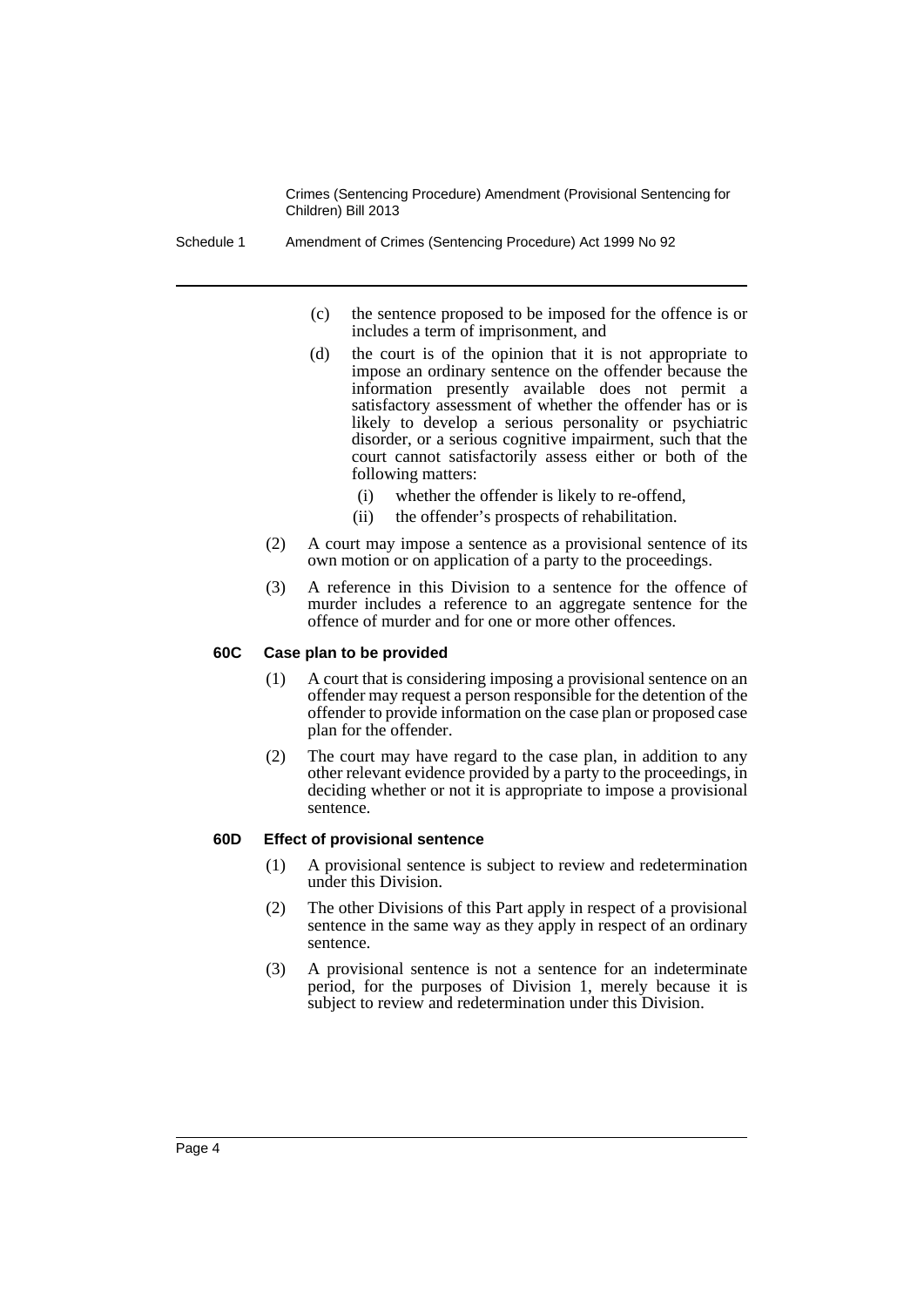Amendment of Crimes (Sentencing Procedure) Act 1999 No 92 Schedule 1

#### **60E Progress reviews**

- (1) A court that imposes a provisional sentence on an offender is to review the offender's case from time to time for the purpose of deciding whether it is appropriate to impose a final sentence.
- (2) Such a review is a *progress review*.
- (3) The court may conduct a progress review on application of a party to the proceedings in which the provisional sentence was imposed or of its own motion.
- (4) A progress review may be conducted as often as the court considers appropriate but must be conducted at least once every 2 years after the provisional sentence is imposed.
- (5) The court that conducts the progress review is, if practicable, to be constituted in the same way as the court that imposed the provisional sentence.
- (6) A progress review is to be conducted in the presence of the offender.

#### **60F Progress reports to be provided by person responsible for detention of an offender**

- (1) When a progress review is conducted by a court, the person responsible for the detention of the offender who is the subject of the progress review is to provide a report to the court about the offender's progress.
- (2) The report is to include the following:
	- (a) an assessment of the care and treatment of the offender while in custody,
	- (b) an assessment of the offender's psychiatric, cognitive and psychological development since the provisional sentence was imposed,
	- (c) such other matters as the court requires to be addressed in the report.
- (3) A court that conducts a progress review may also request any other person who, or body that, has responsibilities with respect to the care and treatment of the offender to provide information about the offender.
- (4) A court that conducts a progress review may have regard to the information obtained under this section, in addition to any other relevant evidence provided by a party to the proceedings, in deciding whether or not it is appropriate at that time to impose a final sentence on the offender.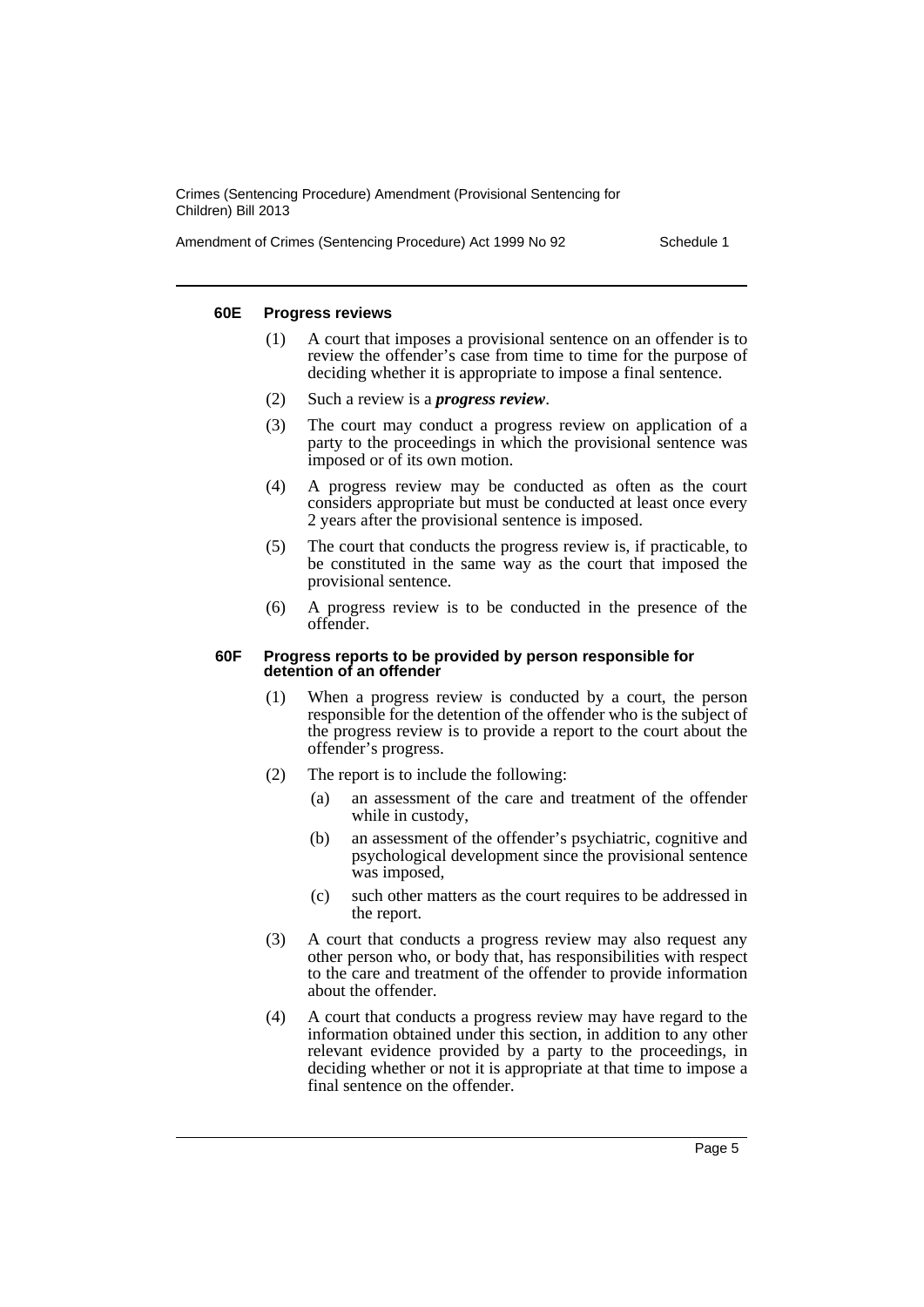Schedule 1 Amendment of Crimes (Sentencing Procedure) Act 1999 No 92

#### **60G Final sentence**

- (1) A court may, after conducting a progress review:
	- (a) impose a final sentence on the offender, or
	- (b) decline to impose a final sentence on the offender.
- (2) A court imposes a final sentence by:
	- (a) setting aside the provisional sentence and substituting instead another sentence as the final sentence for the offender, or
	- (b) confirming the provisional sentence as the final sentence for the offender.
- (3) If the court sets aside the provisional sentence:
	- (a) the term of imprisonment imposed under the final sentence is not to exceed the term of imprisonment imposed under the provisional sentence, and
	- (b) the non-parole period (if any) set for the final sentence is not to exceed the non-parole period set for the provisional sentence, and
	- (c) the final sentence imposed is taken to have commenced on the day on which the provisional sentence commenced.
- (4) Subject to this Division, this Part applies to a final sentence in the same way as it applies to an ordinary sentence.
- (5) A final sentence is not subject to review and redetermination under this Division.
- (6) A decision to decline to impose a final sentence on an offender is not a sentence and, accordingly, is not subject to appeal under the *Criminal Appeal Act 1912*.
- (7) A court that conducts a further progress review after having declined to impose a final sentence on an offender is to conduct that review as a fresh hearing in relation to the question of whether it is appropriate to impose a final sentence on the offender.

#### **60H Time limit for imposition of final sentence**

(1) A final sentence must be imposed on an offender who is the subject of a provisional sentence before the expiry of the initial custodial period.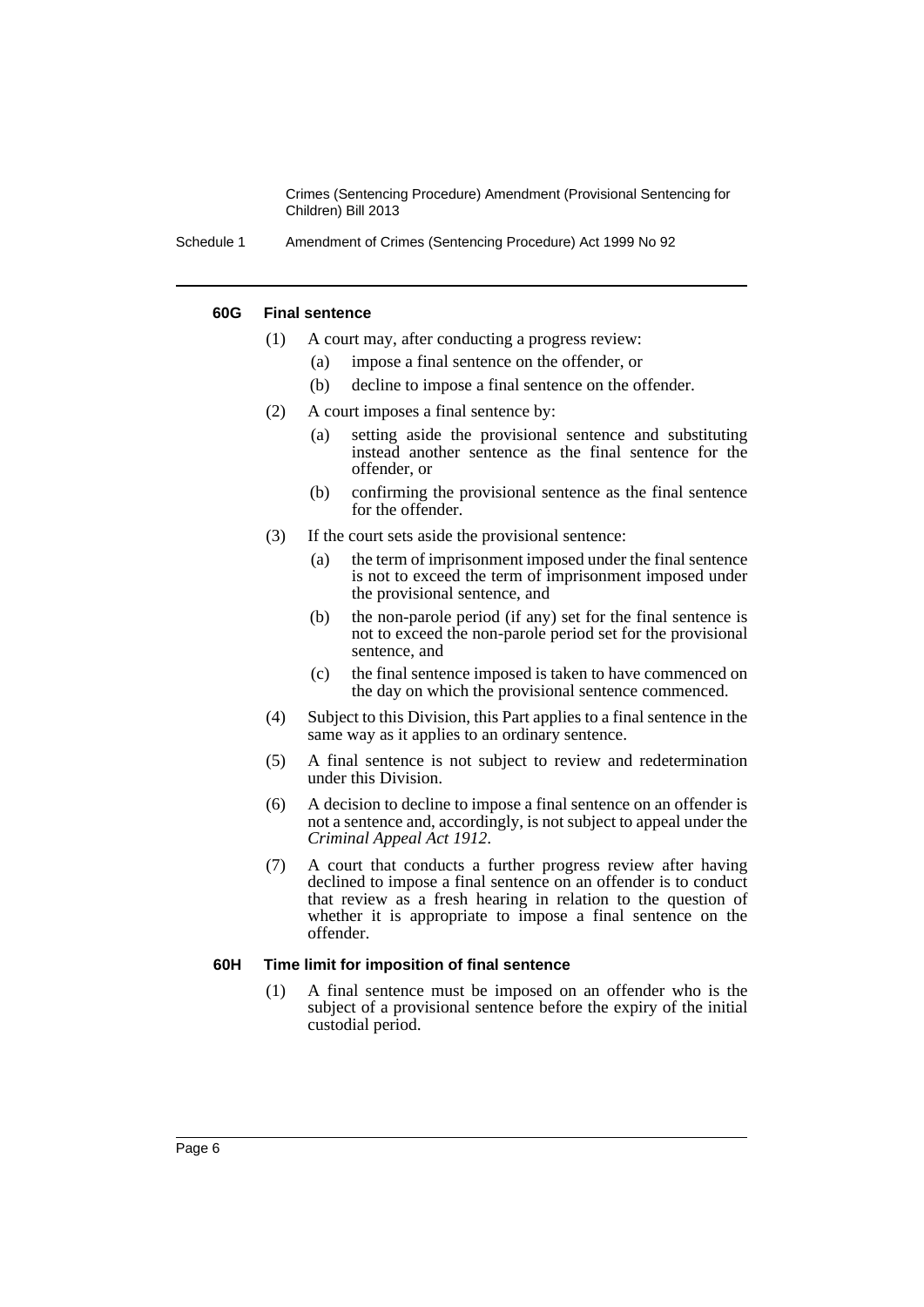Amendment of Crimes (Sentencing Procedure) Act 1999 No 92 Schedule 1

#### (2) The *expiry of the initial custodial period* is:

- (a) the date that is 5 years after the date the provisional sentence is imposed, or
- (b) the date that is one year before the date the non-parole period (if any) for the provisional sentence ends, whichever happens first.
- (3) A final sentence is not invalid merely because it is imposed after the expiry of the initial custodial period.

#### **60I Appeals**

- (1) On appeal against a provisional sentence, a court hearing the appeal that has power to vary the provisional sentence and substitute a new sentence (however expressed) may:
	- (a) substitute a new provisional sentence, or
	- (b) substitute a final sentence.
- (2) If a provisional sentence is varied and a new provisional sentence is imposed by a court on appeal:
	- (a) the functions of the court under this Division with respect to progress reviews and the imposition of a final sentence on the offender are to be exercised by the court that first imposed a provisional sentence on the offender, and not the appeal court, and
	- (b) a reference in this Division to the date on which the sentence is imposed is a reference to the date on which a provisional sentence for the relevant offence was first imposed (and not the date a new provisional sentence was imposed by the appeal court), and
	- (c) a reference in this Division to a term of imprisonment imposed, or non-parole period set, under a provisional sentence is a reference to a term of imprisonment imposed, or non-parole period set, under the new provisional sentence as imposed by the appeal court.
- (3) To avoid doubt, a court that imposes a provisional sentence that is varied on appeal can set aside the provisional sentence (as varied on appeal) under section 60G and substitute another sentence as the final sentence for the offender in accordance with this Division.

**Note.** Appeals against provisional sentences can be made to the Court of Criminal Appeal under the *Criminal Appeal Act 1912*. If the Court of Criminal Appeal varies the provisional sentence, the original sentencing court (and not the Court of Criminal Appeal) must conduct progress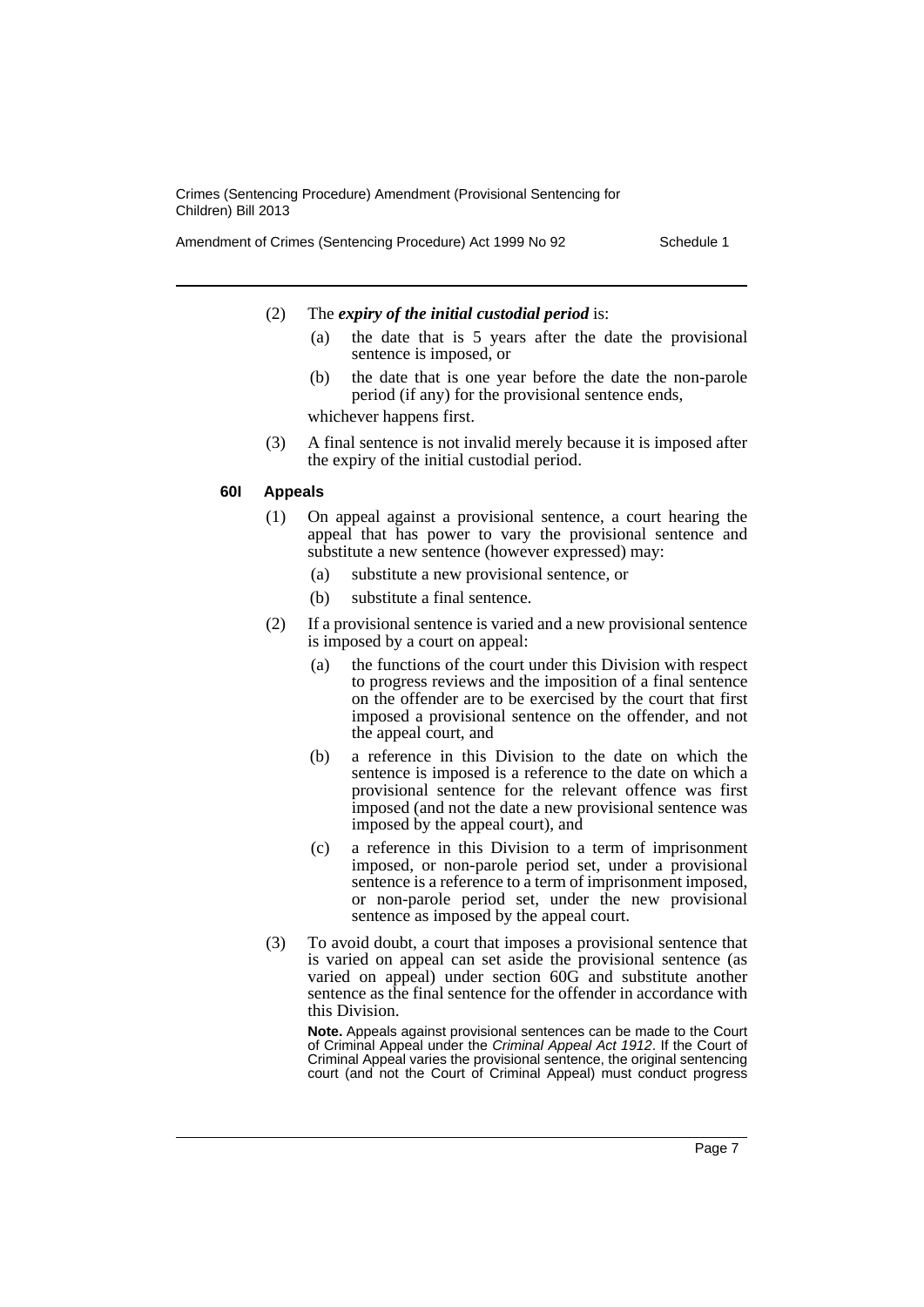Schedule 1 Amendment of Crimes (Sentencing Procedure) Act 1999 No 92

reviews and impose a final sentence. The final sentence can also be appealed under the *Criminal Appeal Act 1912*.

## **[2] Schedule 2 Savings, transitional and other provisions**

Insert at the end of clause 1 (1):

any Act that amends this Act

## **[3] Schedule 2**

Insert at the end of the Schedule with appropriate Part and clause numbers:

## Part Provision consequent on enactment of **Crimes (Sentencing Procedure) Amendment (Provisional Sentencing for Children) Act 2013**

## **Provisional sentencing**

Division 2A of Part 4, as inserted by the *Crimes (Sentencing Procedure) Amendment (Provisional Sentencing for Children) Act 2013*, applies in respect of any sentence imposed after the commencement of that Division (including for an offence committed before that commencement).